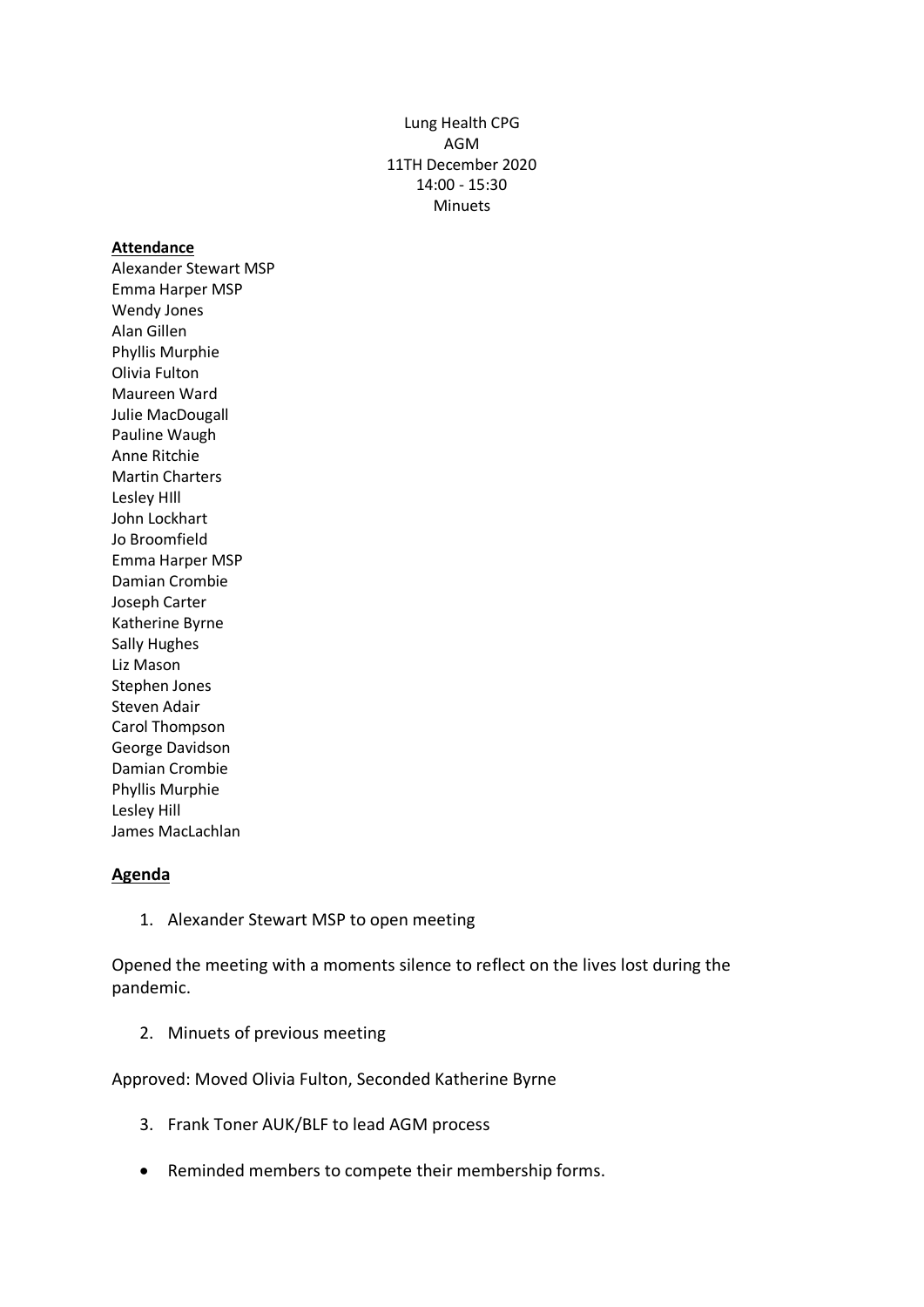- Emma Harper MSP nominates Alexander Stewart MSP as co- convener, seconded by Joseph Carter.
- Alexander Stewart MSP nominates Emma Harper MSP as co- convener, seconded by Olivia Fulton.
- Frank Toner nominates Mark Ruskell MSP as deputy convener, seconded by Emma Harper MSP.
- Emma Harper MSP nominates Asthma UK and British Lung Foundation Partnership as secretariat, seconded by Steven Adair.
- Reminded members that due to meeting virtually there was no spend for this years CPG.
- 4. Frank Toner to report on the work of the CPG
- Took members through some of the lung health activity in parliament over the past year.
- Noted that this year saw more respiratory questions and motions in the past year.
- Noted that all awareness days were marked in parliament despite the pandemic.
- Noted that over 80,000 people on shielding list where people with respiratory illness.
- Noted that the most compliant group when it came to shielding advice was those living with respiratory disease.
- Noted the most recent death figures for those with lung disease who had a positive COVID test.
- Hopes that the Respiratory Care Action Plan for Scotland is the legacy of this pandemic.
- Noted the changes to how our CPG was run and that many people liked this new way of working. Also noting people travelled less.
- Hopes to have a hybrid system of virtual and in person meetings in the future.
- Noted the AUK/BLF parliamentary champions
- 5. Emma Harper MSP to ask for Elevator pitch presentations

Introduced the presenters.

#### Steven Adair

Took members through the benefits of FeNo testing. Wants to see more conversation about FeNo and its inclusion in the plan. Emma Harper invited him to the January CPG.

### Julie MacDougall

Took members through her pitch to discuss mesothelioma trials at a future CPG. Also, to talk about when and how trials are happing in Scotland. Noted that her father who has passed away took part in a trial that proved to be unsuccessful.

### Phyllis Murphie